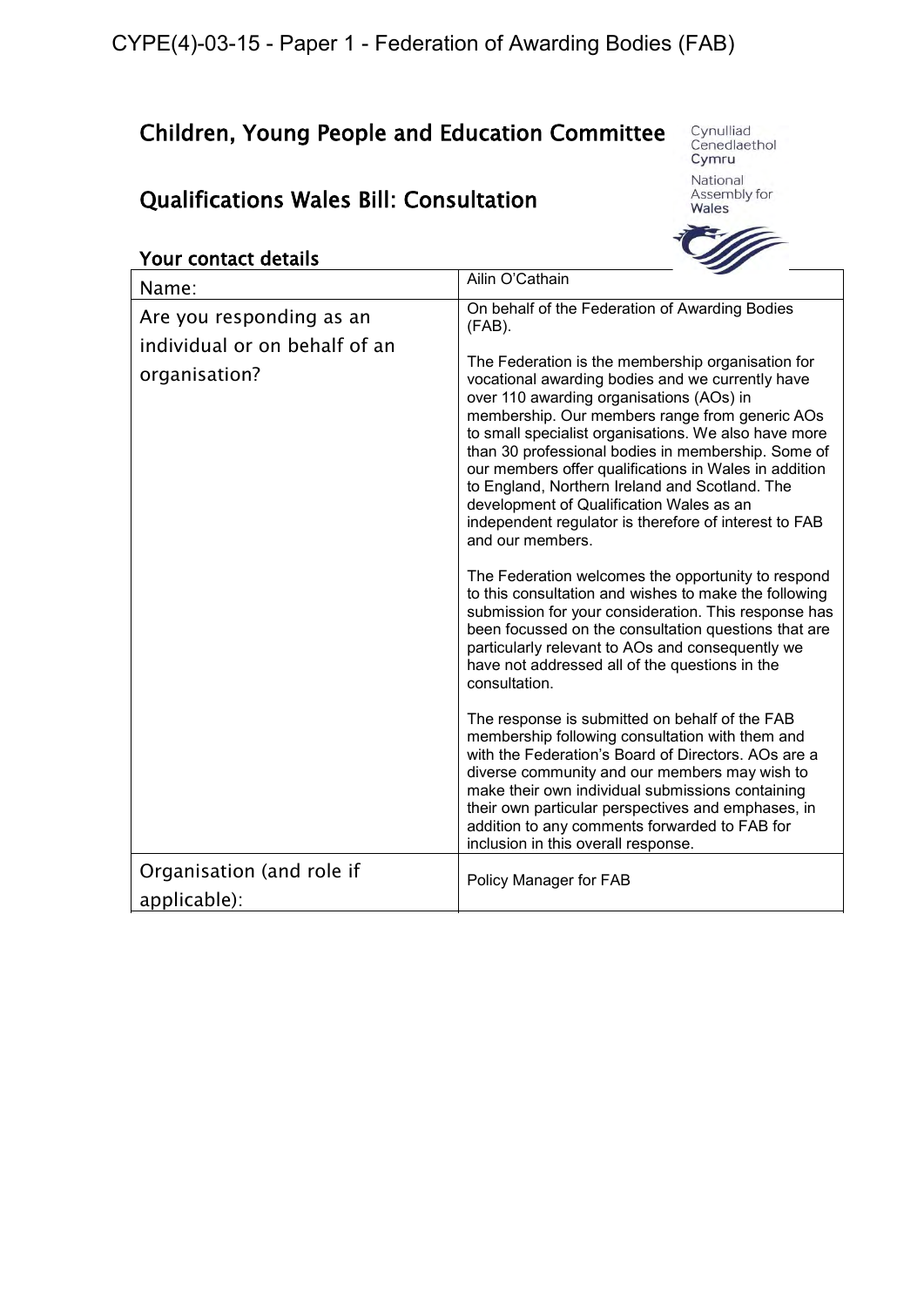## Consultation questions

The Explanatory Memorandum prepared by the Welsh Government describes the Bill's main purposes in the following terms:

The Bill provides for the establishment of Qualifications Wales as the independent regulatory body responsible for the recognition of awarding bodies and the review and approval of non-degree qualifications in Wales. Qualifications Wales will also, along with the Welsh Ministers, be responsible for preparing a list of priority qualifications, designated as such by reason of the significance of the qualification, having regard to the needs of learners and employers in Wales. The intention is, through the establishment of Qualifications Wales, to strengthen the oversight of qualifications and of the qualification system in Wales.

The Bill is intended to address the four main limitations of the current system. These are outlined in the Explanatory Memorandum as:

• there is no single organisation that is dedicated to ensuring the effectiveness of qualifications and the qualification system;

• there are no powers to prioritise qualifications and to thereby focus regulatory activity where it is most needed – with the result that there are large numbers of regulated qualifications but limited resources to ensure effectiveness;

 $\cdot$  there are no powers to select a single provider of a given qualification to ensure that learners across Wales take the same qualification; and

the capacity to drive forward the strategic development of qualifications within the current arrangements is too limited creating a risk that Wales' qualifications will not be held in as high esteem, nationally and internationally, as those in other nations.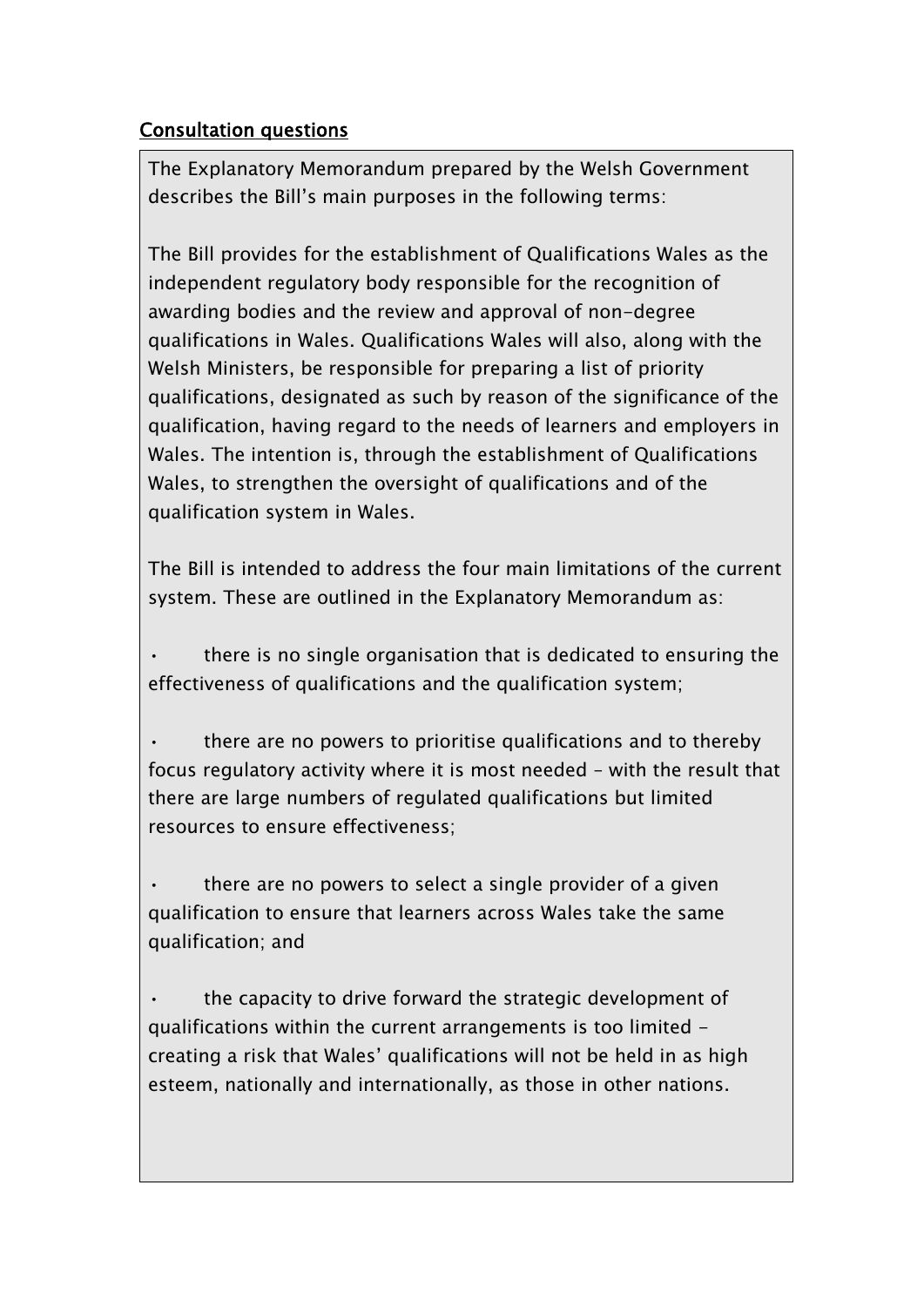The Bill provides Qualifications Wales with the following principal aims, and it must act compatibly with these when exercising its functions:

a) Ensuring that qualifications, and the Welsh qualification system, are effective for meeting the reasonable needs of learners in Wales; and b) Promoting public confidence in qualifications and in the Welsh qualification system.

### Question 1 - Is there a need for a Bill for the purposes outlined above?

As the Federation stated in our response to the Qualifications Wales consultation in 2013, we are supportive of plans to establish an independent regulatory body for Wales. The Bill and supporting Explanatory Memorandum generally seem to address the arrangements needed to establish a single organisation that is dedicated to ensuring the effectiveness of qualifications and the overall qualification system in Wales. We particularly welcome the intention for Qualifications Wales to adopt the principles of good regulation such as transparency, accountability and proportionality.

However, there are a number of aspects of the Bill that give rise to concerns for awarding organisations (AOs) and which the Federation feels have the potential to impact on the qualification market in a disadvantageous way. These risks generally relate to:

- 1. The potential for a reduction in the choice of vocational qualifications (VQs) available to learners in Wales due to some AOs having no choice other than to withdraw from the Welsh market. The Federation welcomes the stated intention to maintain a healthy competitive market but we do feel there is a risk of AO withdrawal from the market in response to, for example, AOs not having qualifications listed on the priority or restricted priority list, the financial viability of supporting the development, marketing and awarding of a separate Welsh version of a qualification, the reluctance or inability to bear the burden of charges for regulatory activity or the inability/unwillingness to bear the increased regulatory burden generated by further divergence between regulatory systems in England and Wales.
- 2. The potential impact on niche sectors who may find that either the qualifications they require are not on the priority list for Wales or find that there are no AOs that are willing or able to award them in Wales.
- 3. A reduction in the mobility of learners in Wales and a resulting disadvantage for Wales-based learners who may find their progression routes into FE, HE and employment outside of Wales are restricted through only having access to Welsh versions of qualifications.
- 4. The impact on centres (employers, colleges and independent training providers) who may find their choice of AOs is restricted in the future and that they need to seek centre approval with a range of AOs due to restrictions on the awarding of some priority qualifications. There is also a potential impact on centres that operate near the border in that they may attract learners from both sides of the border and may therefore need to offer two versions of a qualification ( the Welsh version and the English version) within their centre.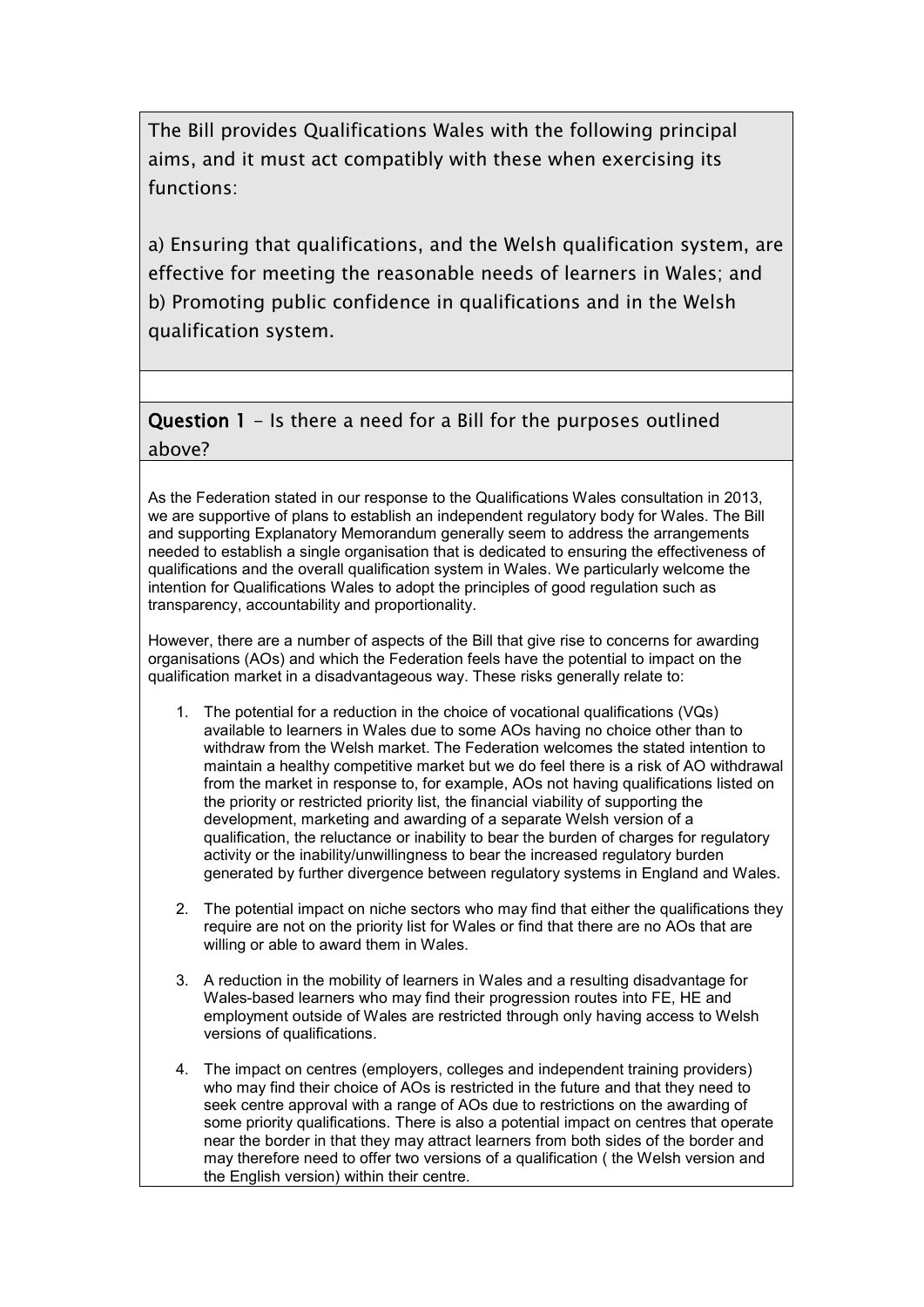# If you believe there is a need for the Bill, what are the main issues that need to be resolved?

The Federation would urge Qualifications Wales and the Welsh Government to make sure that any requirements for Welsh versions of qualifications are at a sufficiently high level that awarding bodies are able to contextualise qualifications and/or use core and options approaches to meet those requirements. This approach should help to ensure that the Welsh market does not become too specific and will help to ensure that awarding bodies will be able to continue to offer valuable qualifications to learners and employers in Wales.

#### How significant is this issue? (Please select one option)

1 – This is a key, urgent problem.

2 – This is a problem that needs to be addressed.

x

3 – This is a minor problem

4 – Not a problem.

Question 2 - Do you think the Bill, as drafted, delivers the stated objectives as set out in the Explanatory Memorandum?

The Federation agrees that the Bill delivers some of the stated objectives but is concerned that the following objectives may not be delivered in full:

- 1. Although we understand the ambition to establish qualifications that are delivered in Wales as nationally and internationally recognised passports to future learning and employment it is not clear how this will be achieved. We have concerns that, at least in the short term, before Welsh versions of qualifications are fully understood, there is the potential to hamper learners' mobility beyond Wales by offering them access to Welsh versions of qualifications only. This may be particularly pertinent if the qualifications are in any way labelled or titled as the 'Welsh version' as this labelling it unlikely to be understood beyond the Welsh market.
- 2. The Federation believes that the public confidence objective is a complex one to achieve and although we can understand how the changes outlined in the Bill and Explanatory Memorandum may in theory contribute to increased public confidence we do not believe there is any guarantee that this will be the case. One high profile media case is still likely to have the potential to damage public confidence in the qualifications system.
- 3. The overall qualifications system may not meet the reasonable needs of learners if the changes result in the withdrawal of a significant number of AOs (and hence qualifications) from the Welsh market. This could result in gaps in provision which could result in some learners not having their reasonable needs catered for.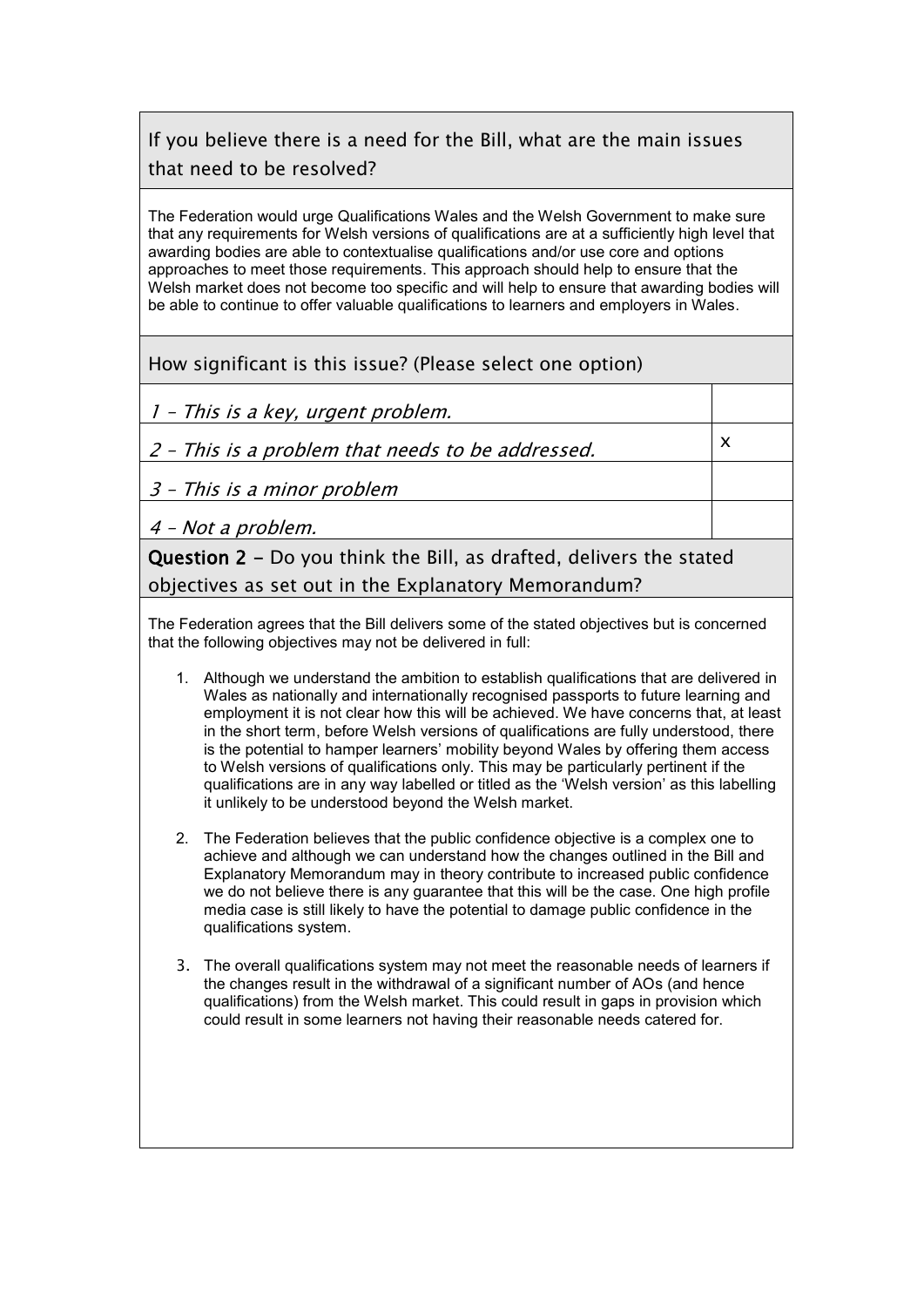## If not, how do you think the Bill should be amended to take account of this?

The Federation would like to see the Bill amended to clarify that the term 'Welsh version' should be an administrative label only which is used to refer to those qualifications that are accredited by Qualifications Wales for use in Wales.

How significant is this issue? (Please select one option)

1 – This is a key, urgent problem.

2 – This is a problem that needs to be addressed.

x

3 – This is a minor problem

4 – Not a problem.

Question 3 - Are the sections of the Bill as drafted appropriate to bring about the purposes described above?

No further information to add.

If not, what changes do you believe need to be made to the Bill?

No further information to add.

How significant is this issue? (Please select one option)

1 – This is a key, urgent problem.

2 – This is a problem that needs to be addressed.

3 – This is a minor problem

4 – Not a problem.

Question 4 - Has the Welsh Government correctly identified the four main limitations of the current arrangement, and will the two principal aims the Bill sets for Qualifications Wales, as well as the eight matters which it must have regard when exercising its functions, effectively address these limitations?

In relation to the 4 main limitations of the current arrangements in Wales the Federation believes that:

1. The Welsh Government has correctly identified that there is no single organisation that is dedicated to ensuring the effectiveness of qualifications and the qualification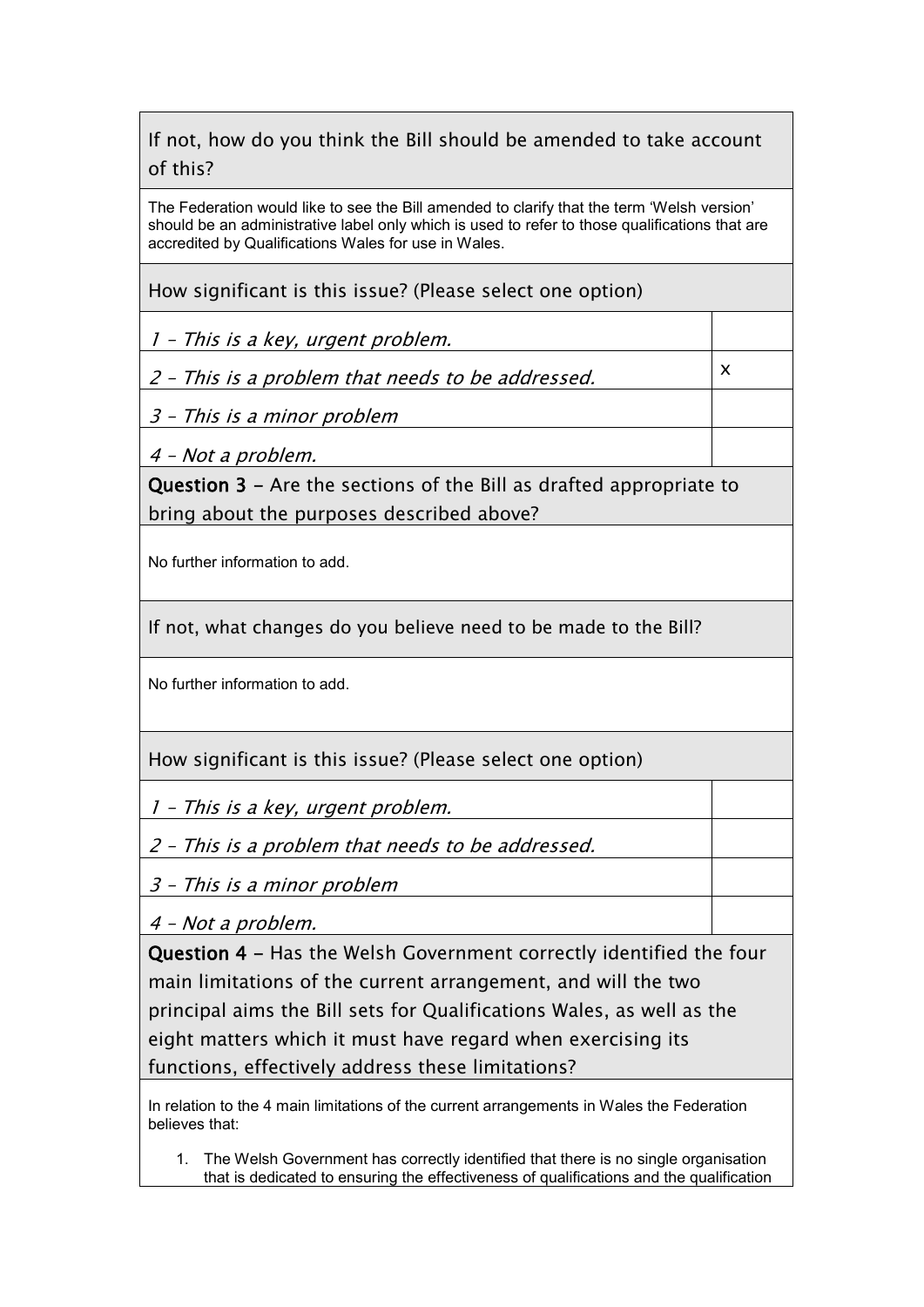system and the Bill does provide for establishing Qualifications Wales for this purpose. The Federation supports the establishment of a regulatory body for Wales.

- 2. In terms of the prioritisation of qualifications and focus for regulatory activity the Federation believes that there are alternative approaches that could be adopted to address this issue other than by establishing a priority list. We are concerned that a priority list has the potential to quickly become out of step with the needs of employers and the wider economy, even if there is a commitment to updating it on a regular basis. The current system has the benefit of giving the market itself a greater amount of control over the qualifications that are developed in response to its needs as long as AOs are agile and responsive to these needs. If this market-led approach results in a high number of qualifications these could be regulated on the basis of the risk they present, taking into account, for example, the numbers of learners registered and the consequential value of achieving the qualification (e.g. is it a licence to practice, an entry requirement for HE etc).
- 3. The Federation believes that having a single provider of a given qualification to ensure that learners across Wales take the same qualification has the potential to impact on the market in a range of disadvantageous ways (see response to Question 5 below). Qualifications can be comparable without being completely the same and the Federation feels that Qualifications Wales could invest in research to support the effective comparability of qualifications rather than take the step of limiting the availability in Wales to one qualification through one AO.
- 4. The matter of the esteem in which qualifications are held on a national and international basis is likely to be difficult to guarantee irrespective of the approach adopted within Wales.

In relation to the two principal aims specified the Federation is concerned that there is the potential for the reasonable needs of some learners not to be met in the future if there is withdrawal of AOs and their qualifications from the market. We believe there is a risk that this will open up some gaps in provision that could leave some learners without access to the qualifications they require for their future careers. In addition, as we have stated above, public confidence in qualifications and in the Welsh qualification system is probably not an issue that can be engineered with any certainty and any future errors in the system are probably just as likely to dent public confidence in the system.

If you believe there are problems in this area, how do you think they could be resolved?

The Federation would recommend that consideration is given to:

- 1. Different ways that can be used to target the regulatory resources that are available to ensure they are effectively allocated. Exploration of risk based approaches to regulation may present an alternative to a priority list approach.
- 2. The conduct of research into effective methods of ensuring the comparability of qualifications instead of narrowing the offer in Wales to one qualification via one AO.

How significant is this issue? (Please select one option)

1 – This is a key, urgent problem.

2 – This is a problem that needs to be addressed.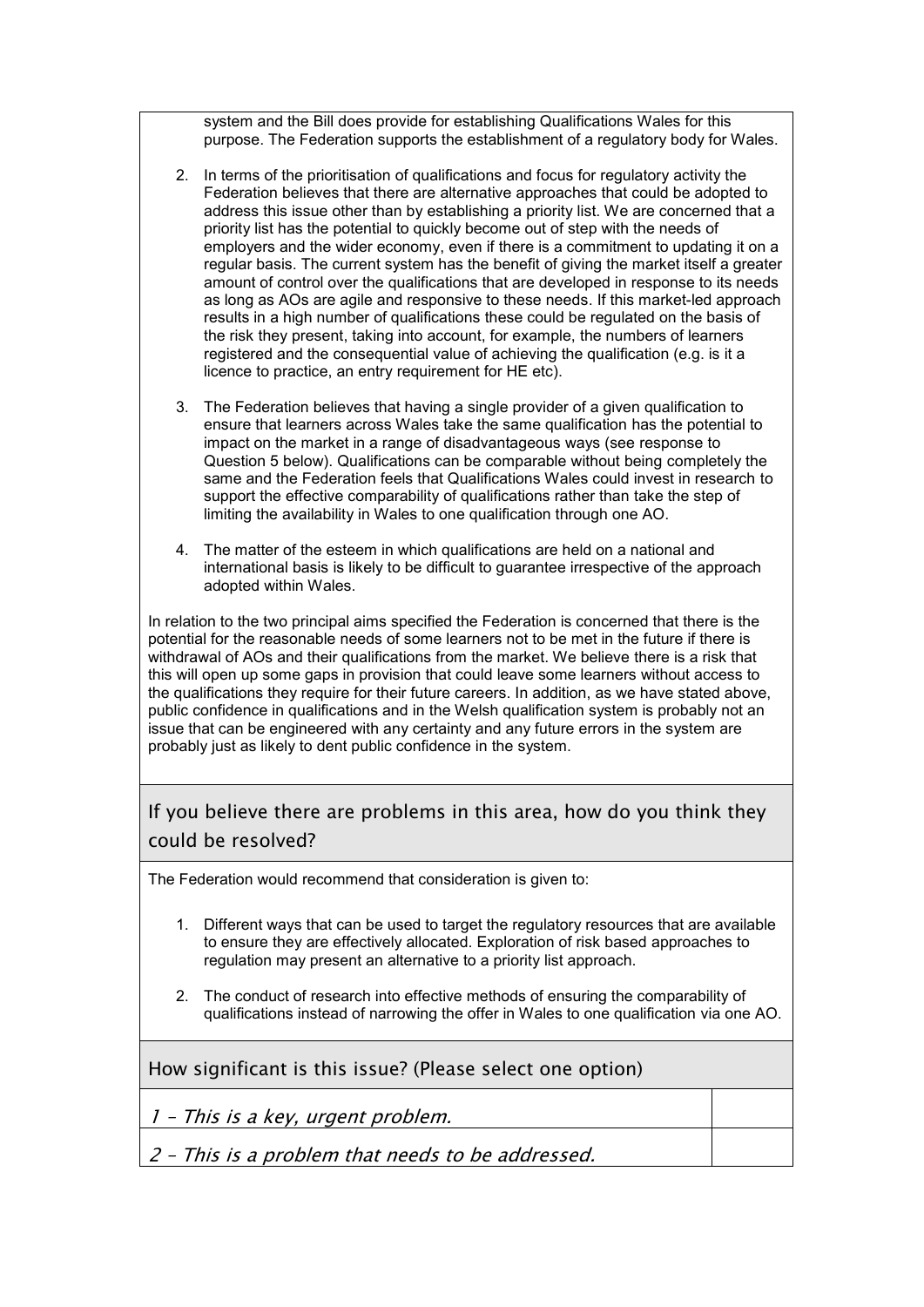3 – This is a minor problem

4 – Not a problem.

Question 5 - What are your views on the proposals for determining 'priority qualifications' and, within these, 'restricted priority qualifications'?

The Federation understands and supports the need to provide a qualifications offer in Wales that meets the specific needs of Welsh learners and employers. However, in determining the contents of the priority list of qualifications for Wales the Federation believes there are a number of important points that should be considered:

- Extensive, accurate and up to date labour market information (LMI) and forecasts will need to be available to ensure the list reflects the needs of a wide range of stakeholders, both in terms of their current needs and their forecasted future needs.
- Accurate forecasting of needs will be particularly important where industry sectors are evolving and their needs are changing at a rapid pace.
- LMI will need to take into account the needs of markets beyond the Welsh border, particularly in England and Europe, to ensure that a wide range of progression opportunities are available to learners in the future.
- The list will also need to be updated regularly to ensure it continues to reflect the needs of any new and emerging sectors and does not tie the qualifications offer to out-dated needs or drive learners down the route of taking qualifications for which there is no employer demand by the time they have qualified.
- The priority list will need to reflect the full range of qualifications that learners and employers in Wales require for future success and not just the academic qualifications that may form part of this requirement. Vocational qualifications (VQs) have an important role to play in the ensuring the future success of the economy within Wales and the importance of continuing to have access to a wide range of VQs should be reflected on the priority list.

In moving forward with the priority list there will be a need to pay special regard to two areas which may not be reflected on the overall priority list but are important areas that the overall qualification system needs to cater for, in particular:

- 1. How qualification provision for niche sectors within Wales will be supported. A sector may be niche and offer employment opportunities to a relatively small number of people within Wales (and beyond) but this does not mean it should be ignored by the qualifications system. It may have particular cultural or regional relevance which it will be important to support in the future.
- 2. How qualifications that have been developed to cater to the specific needs of particular types of learners will be supported in the future. Similarly, there will be learners with particular requirements which may mean they need access to specific qualifications that have been developed to take these requirements into account and it will be important that the system does not neglect these learners.

The Federation feels that a 'restricted priority' status on some qualifications, where the awarding of these is limited to perhaps only one AO, is not a desirable way forward and has the potential to negatively impact on the qualifications market in Wales in a range of undesirable ways.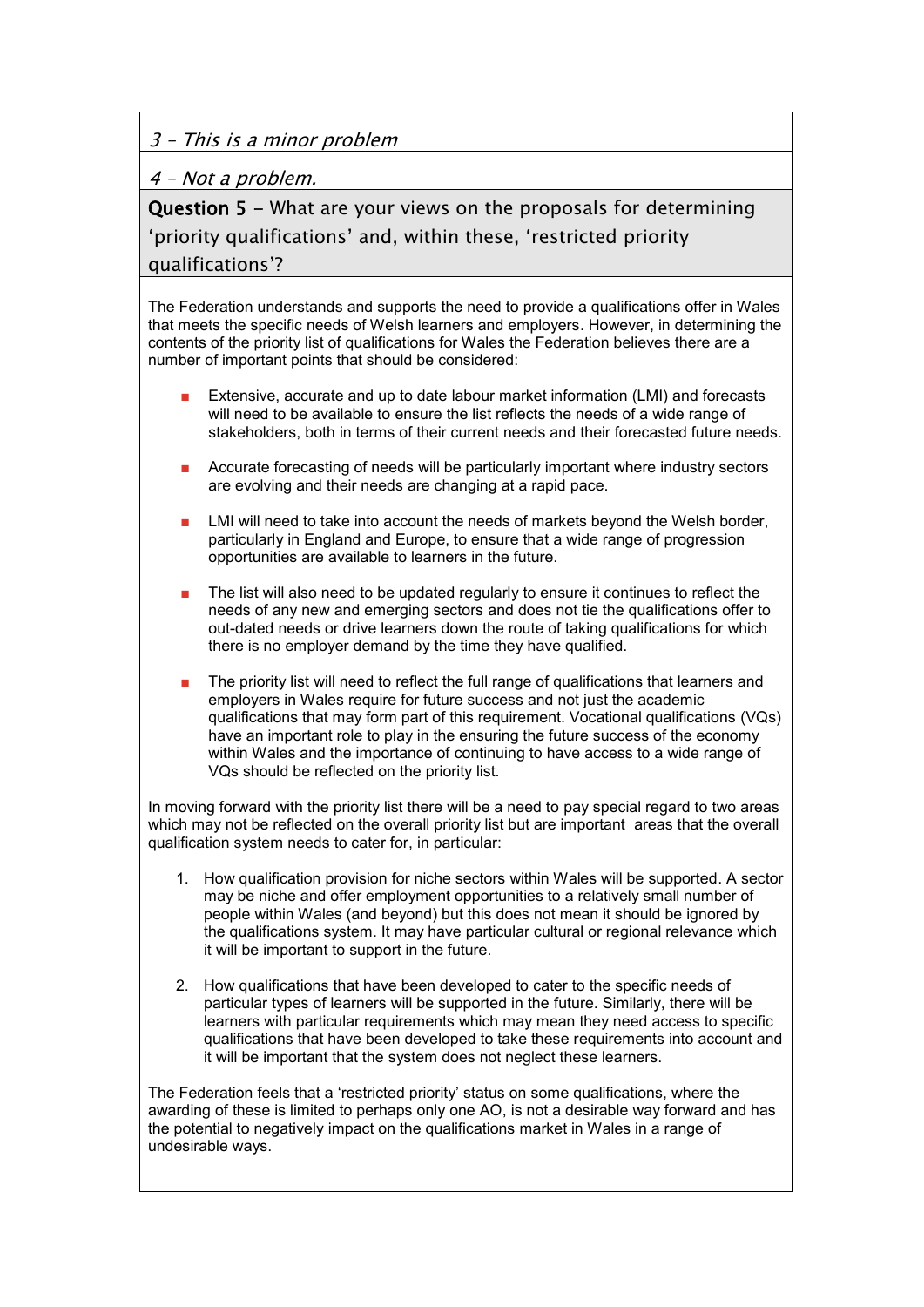Currently a range of AOs operate within the market in Wales to develop and award a variety of VQs to meet the needs of Welsh employers and learners. Awarding bodies work closely with providers to identify their needs and provide qualifications that reflect these stated needs. The Federation believes that this approach provides a healthy qualifications market which gives choice to learners and providers, drives innovation through competition and ensures that qualifications continue to evolve and reflect current employer and learner needs. By restricting the provision of priority qualifications to one AO there are a number of risks that could disadvantage the market in Wales, including:

- **The removal of choice from the centre** centres may find that if they wish to continue to offer a particular qualification they are required to work with the specific AO that Qualification Wales has restricted an award to, regardless of whether the service levels, systems and processes of the AO work effectively for the centre.
- **Multiple approvals and added complexity for centres (employers, colleges and training providers)** - at present, a centre can choose to work with one AO for all qualifications or a number of AOs for specific qualifications across their overall offer. The centre chooses the arrangement that works best for them. If a qualification is only available through one AO then the centre will have no choice other than to work with that AO. If the centre offers a range of qualifications that are categorised as 'restricted priority' they could find that they need to seek centre approval with multiple AOs to ensure they can access the full range of qualifications that they wish to offer to their learners. This may have cost and resource implications for centres who may find they face additional costs (centre approval etc) and complexity (dealing with different AO administrative systems and procedures).
- **Learner Access in Wales-** if a learner wishes to access a qualification that is awarded by a particular AO and this is not the AO that has been selected to award the 'restricted priority' qualification in Wales then the learner will not be able to access the qualification they want without moving or studying outside of Wales. Learner preference may be driven by employer preference, especially where there is strong brand awareness within a specific sector e.g. CACHE in the care sector, EAL in engineering, BII in the licensed trade etc. Where employers operate on a national basis they may wish their employees in all regions to achieve a qualification via the same awarding body and they may not understand why this is not possible in Wales.
- **Impact on future choice** the market in Wales is likely to be relatively small for AOs in most sectors. For some AOs it is currently possible to serve the market because the qualifications, systems and process are already established and in place and closely linked with the Ofqual systems and processes. However, if an AO is not selected to award a 'restricted priority' qualification and has to withdraw from the market for that qualification in Wales, for however many years that the restriction is applicable, then it is questionable as to whether the costs of re-entering that market at a future date will be feasible. It is also possible that if an AO is not selected to award a restricted priority qualification in a particular qualification area that this could impact on their ability to continue to offer across the rest of their portfolio in Wales. It is possible that the majority of an AO's revenue is achieved on a small number of qualifications and the revenue earned from these qualifications is, in some cases, used to subsidise the qualifications offer in other smaller volume or niche markets. If the revenue generating qualifications are in the restricted priority category and an AO is not selected to award these qualifications, it may undermine their whole business model in Wales and lead to a total withdrawal from the Welsh market. Qualifications Wales could find that whichever AO is initially selected to award a restricted priority qualification may be the only AO that elects to apply to do so in future years. This could leave Qualifications Wales in a position of not having any choice in future years, regardless of how satisfied they are with the performance of the incumbent AO. This is a potentially high risk position to be in if, for example, the incumbent AO does anything that damages the public perception of the quality of their qualification in the market. Longer term, Qualifications Wales may choose to award the qualification themselves, but it is likely to take some time to establish this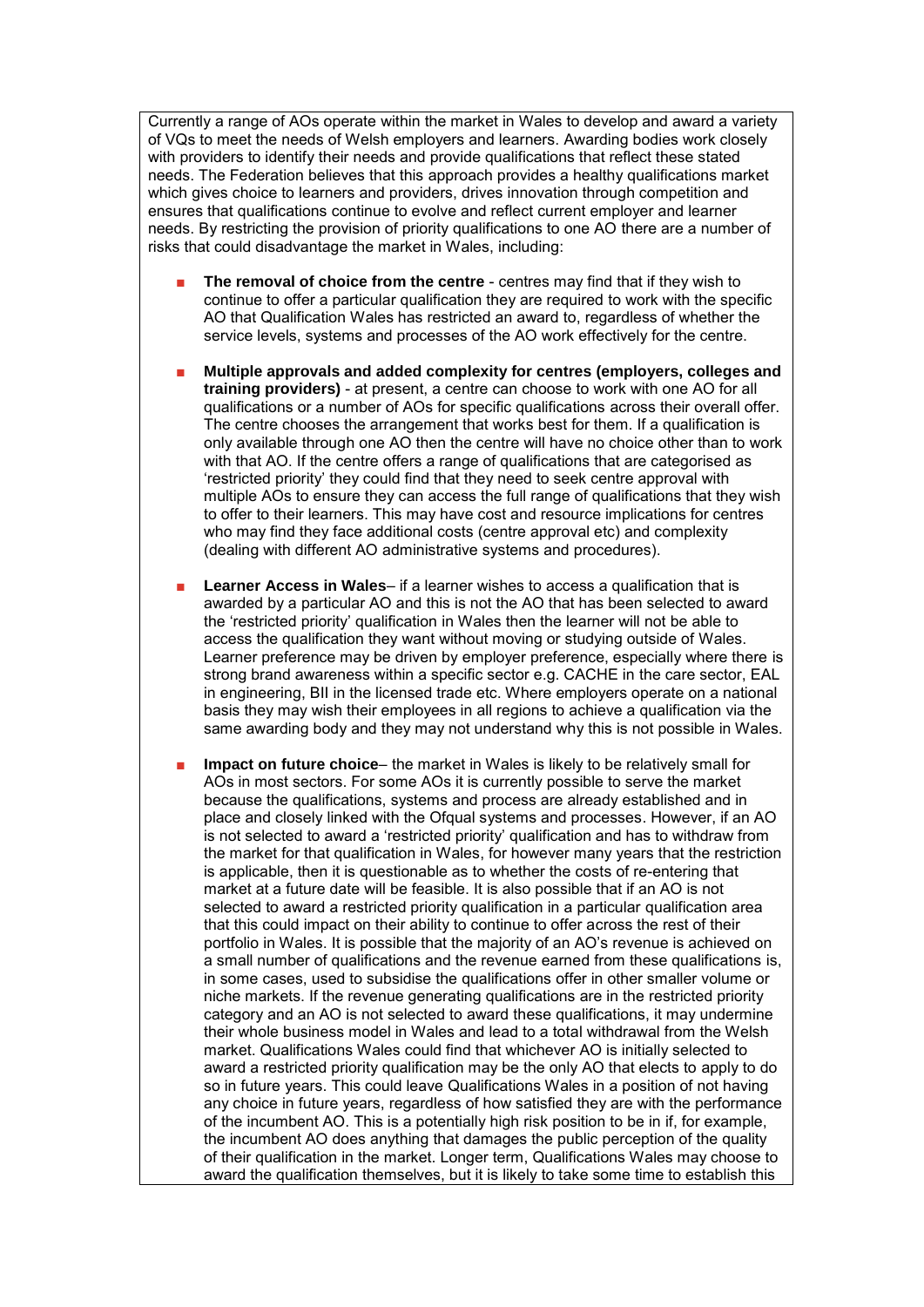awarding function.

- **Impact on future innovation-** should the situation outlined above arise, Qualifications Wales could find that the incentive to innovate in relation to a restricted priority qualification is diminished as the competitive driver to do so has been removed.
- **Portability of qualifications** there is also a need to consider the portability of the qualifications that are available to learners within Wales and whether Welsh versions will be able to support the movement of learners across the border into England and further afield into Europe and the international labour market.

If you think there are problems in this area, how do you think they could be resolved?

If the Welsh Government/Qualifications Wales has concerns that the awarding of a qualification by more than one AO has an impact on standards then the Federation believes it is fair to require AOs to work to a common standard and provide evidence to Qualifications Wales of how this standard is maintained. The action taken to maintain the standard could be explained to the wider stakeholders to help to address any negative perceptions associates with a choice of qualifications being made available in the same subject area within the market in Wales.

Under the research remit of Qualifications Wales, further research could be conducted into how best to evidence the validity of vocational qualifications so that there is guidance available to AOs about how they can support Qualifications Wales in being able to assure the public of the quality of each of the qualifications that is available in the market. Similarly, further research in relation to the comparability of different qualifications would be valuable in supporting AOs to evidence how their qualifications compare to other similar qualifications in the market.

The Federation believes that Qualifications Wales should focus on taking steps to improve the public perception of the current competitive market before it takes steps to restrict the awarding opportunities for priority qualifications.

How significant is this issue? (Please select one option)

*1 – This is a key, urgent problem.*

2 – *This is a problem that needs to be addressed.*  $\times$ 

*<sup>3</sup> – This is a minor problem*

*<sup>4</sup> – Not a problem.*

**Question 6 -** What are your views on the commissioning type process Qualifications Wales would undertake under the Bill, in respect of restricted priority qualifications?

The Federation's concerns about restricted priority qualifications are outlined above. In addition to these concerns the only other point that we would like to make is for the need for any commissioning process to be transparent so it is clear that the process has offered a fair chance to all AOs and not just those who are currently known within the Welsh market. Provision should also be made within the commissioning process for issuing clear feedback to those who have participated in the commissioning process but have not been successful. It will be important for AOs to be clear about what they need to address in order to improve their chances of success in any future commissioning opportunities.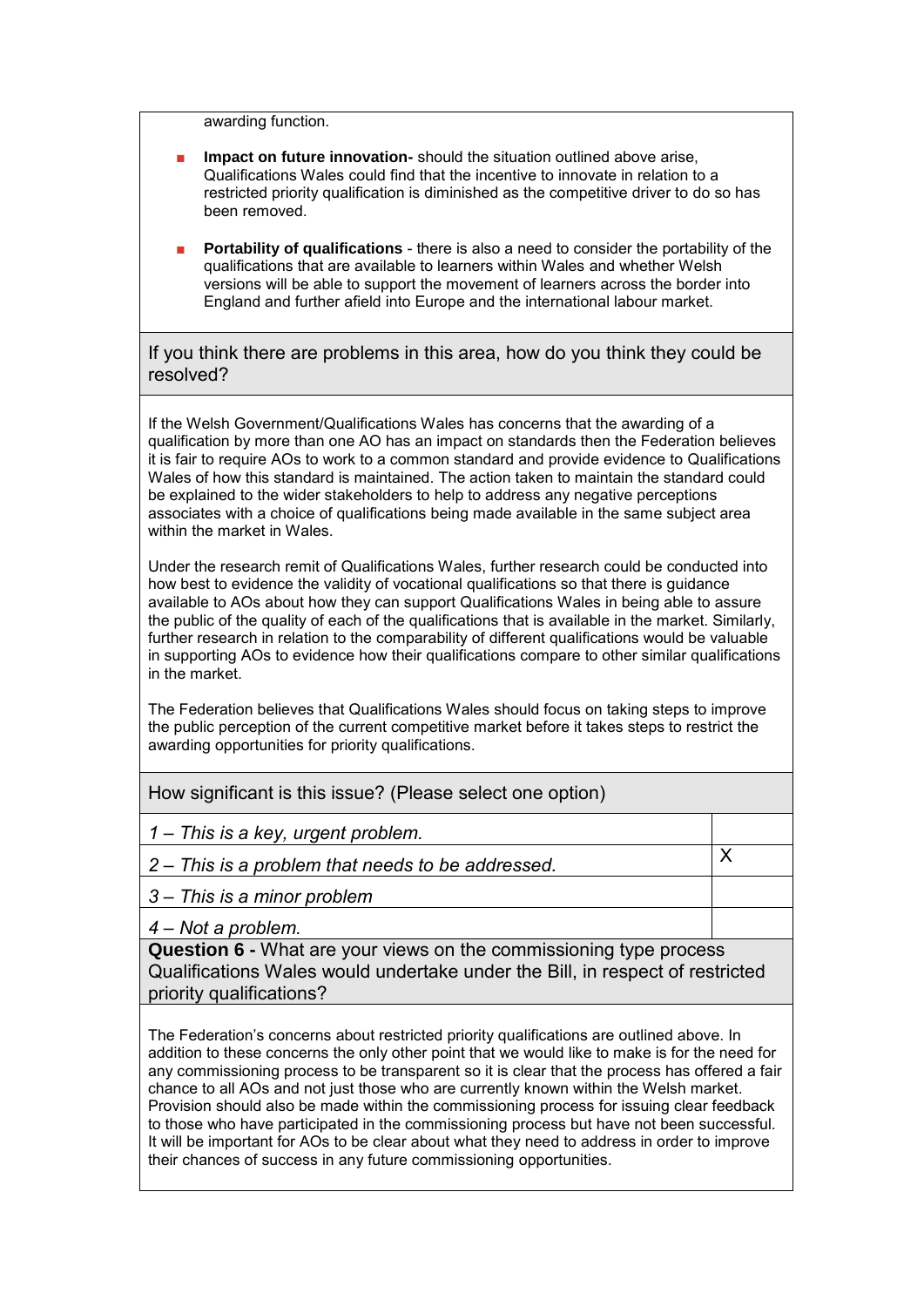If you believe there are problems in this area, how do you think they could be resolved?

No further information to add.

How significant is this issue? (Please select one option)

1 – This is a key, urgent problem.

2 – This is a problem that needs to be addressed.

3 – This is a minor problem

4 – Not a problem.

Question 7 - How will the Bill change what organisations do currently and what impact will such changes have, if any?

The Federation believes that some of the proposed changes to the how the qualifications system operates in Wales could have the following impacts:

- If AOs are required to develop Welsh versions of qualifications for the market they may not be able to benefit from the economies of scale that are currently achievable when developing qualifications for the market in England and Wales. This may well result in some (and perhaps many) AOs withdrawing from the Welsh market as it will not be financially viable to operate there, given the size of the market and the costs associated with qualification development and quality assurance. This could in turn result in less choice for learners and employers in Wales, less competition and potentially, less innovation in the market.
- If AOs are required to pay fees to be regulated this too is likely to impact on how many are willing/able to remain in the market. Where margins on qualifications awarded in Wales are small, any fee payable to Qualifications Wales for regulation may make the Welsh market unviable on a financial basis for some AOs. Similarly, if fee capping is to be carried out this limits AOs ability to run their businesses in a way that meets their objectives and targets and is likely to be seen as unacceptable in some cases.
- The Federation understands the need to provide qualifications in Wales that meet the specific needs of Welsh learners and employers. However, we do have a concern that qualifications that become too Wales-specific could impact on the mobility of learners who wish to enter FE, HE or employment elsewhere in the UK, or beyond. We believe that there is a need to recognise that the border between Wales and England is permeable and that policies and systems adopted in Wales should not hinder two- way movement between Wales and other countries in the UK and Europe. It will be essential to find the right balance between qualification content that meets the specific needs of stakeholders in Wales whilst also safeguarding the mobility of learners. The Federation does not intend this statement to signal that we wish the Welsh Government to simply adopt the qualifications that are available in England as there are many aspects of recent vocational education and training policy in England that we do not support. However, we do feel it is only right to signal the risks to learners of a system that may focus their future progression and employment within Wales to an extent that may limit their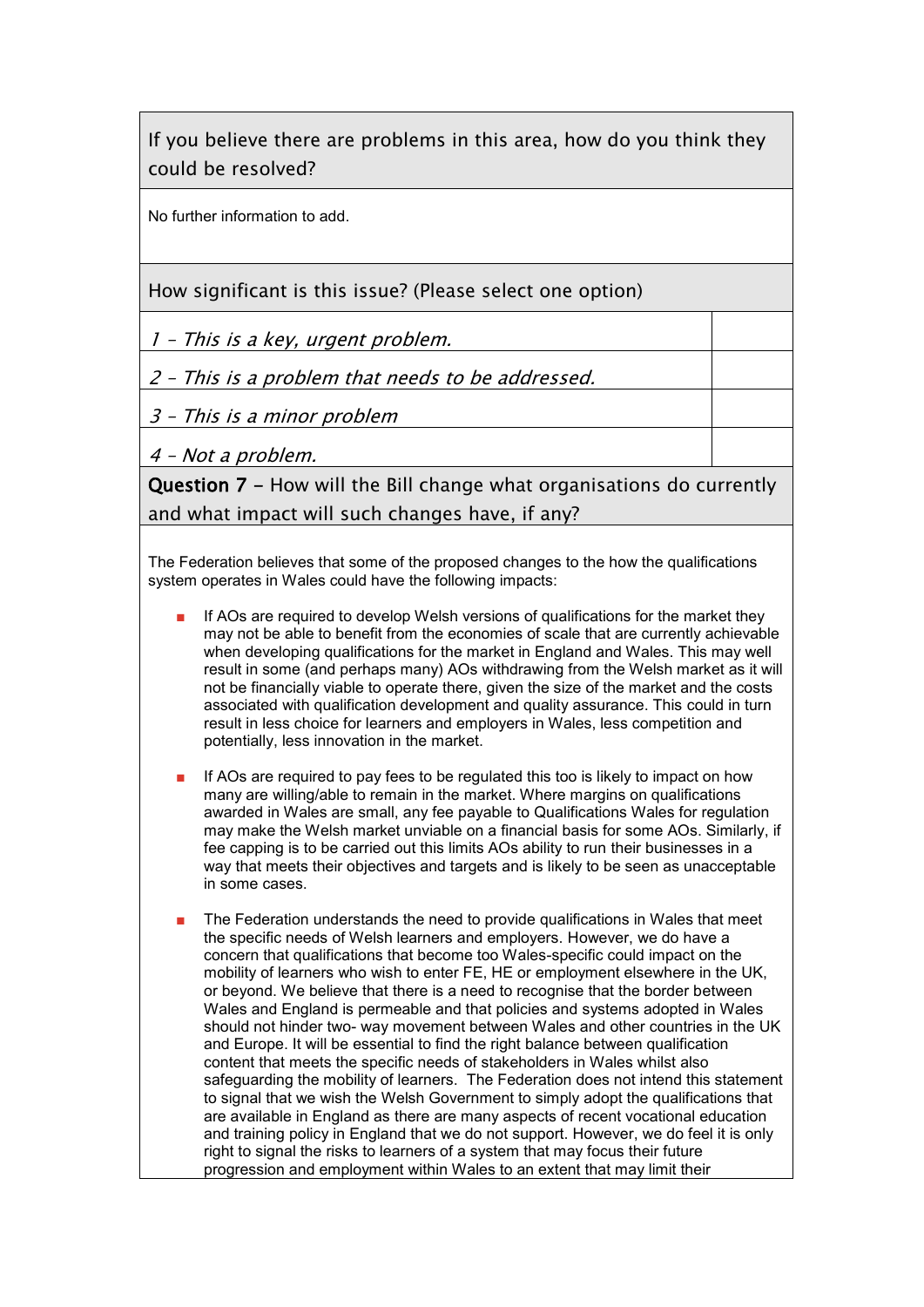opportunities.

The future relationship between Qualifications Wales and other regulators, particularly Ofqual, has the potential to impact on AOs. The Federation welcomes the reference to future joint working with other regulators where appropriate and we would hope that this approach would be effective in minimising the burden on AOs who are working with Qualifications Wales and other regulators in the UK. As the regulatory strategies of Qualifications Wales and Ofqual diverge the burden on AOs is likely to increase as they will, in effect, need to operate in compliance with two regulatory systems instead of one. For some AOs the impact this will have on resource requirements may be significant enough to lead to a withdrawal from the Welsh market.

If you believe there are problems in this area, how do you think they could be resolved?

No further information to add.

How significant is this issue? (Please select one option)

1 – This is a key, urgent problem.

2 – This is a problem that needs to be addressed.

3 – This is a minor problem

4 – Not a problem.

## Question 8 - What are the potential barriers to implementing the provisions of the Bill (if any) and does the Bill take account of them?

x

The Federation does not feel that the Bill has taken into account the impact that some of the proposed changes could have on AOs and the qualifications market in Wales, particularly in the short term. Qualifications Wales will not initially be established as an awarding body and additional legislation will be required to facilitate this in the future. This is likely to take time. In the meantime, if the proposed changes result in mass withdrawal of AOs from the Welsh market this will impact on the availability of qualifications and is likely to result in gaps in provision which will disadvantage learners and other stakeholders. The Federation feels that further consideration needs to be given to the feasibility of AOs being able to operate in the Welsh market if there is a need for a separate Welsh version of a qualification, regulatory systems and processes that are increasingly diverging from those in England, a priority list of qualifications, a restricted priority list of qualifications, fees for regulation, fee capping for AOs and the real potential for the market to disappear altogether in the medium term if Qualifications Wales decides to proceed with its own plans to become and awarding body. A combination of these factors could make the Welsh market unviable for a number of AOs.

The Federation welcomes the intention of Qualifications Wales to review the effectiveness of its relationships with AOs and would be happy to support any such review activity. We feel it is important that Qualifications Wales is aware of the impact of its regulatory approach on AOs, the qualifications market and learners.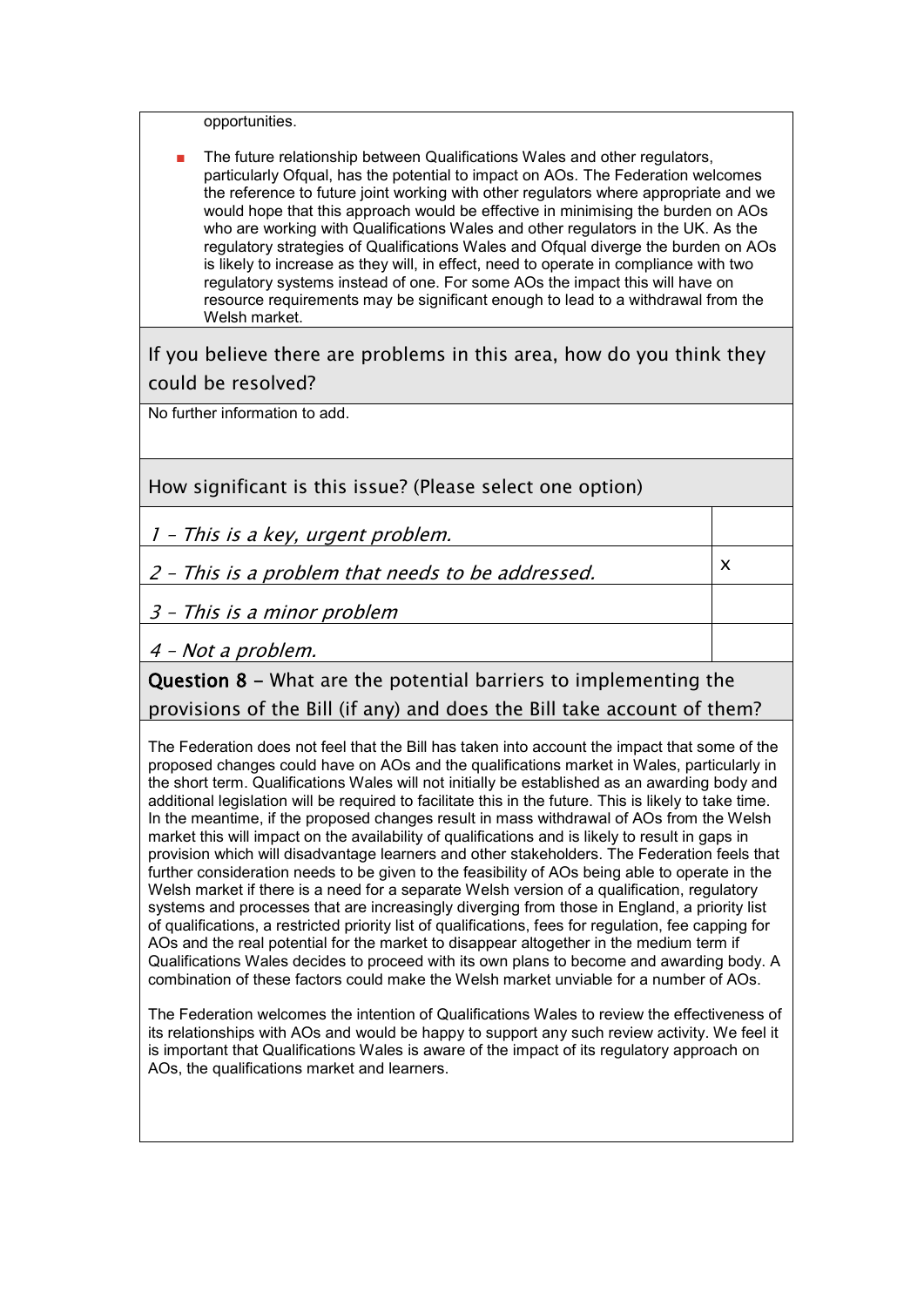# If you believe there are problems in this area, how do you think they could be resolved?

The Federation is committed to supporting awarding activity in Wales and we would welcome an operating environment within Wales that made it feasible for AOs to continue to operate in that market. We believe that the range and quality of qualifications that our members offer have the potential to support learners in Wales in making progress into meaningful further learning and employment. We would therefore welcome ongoing dialogue between Qualifications Wales and our members to try to identify solutions to some of the issues that the current Bill presents so that our members can continue to operate effectively in Wales and add value to the qualifications market for learners in Wales. We are confident that the effective relationships we have already built with the Welsh Government and Qualifications Wales will continue and ensure ongoing collaboration and dialogue.

How significant is this issue? (Please select one option)

1 – This is a key, urgent problem.

2 – This is a problem that needs to be addressed.

3 – This is a minor problem

x

4 – Not a problem.

Question 9 - Do you have any views on the way in which the Bill falls within the legislative competence of the National Assembly for Wales?

No further information to add.

Question 10 - What are your views on powers in the Bill for Welsh Ministers to make subordinate legislation (i.e. statutory instruments, including regulations, orders and directions)?

In answering this question, you may wish to consider Section 5 of the Explanatory Memorandum, which contains a table summarising the powers delegated to Welsh Ministers in the Bill to make orders and regulations, etc.

No further information to add.

Question 11 - What are your views on the financial implications of the Bill?

In answering this question you may wish to consider Part 2 of the Explanatory Memorandum (the Regulatory Impact Assessment), which estimates the costs and benefits of implementation of the Bill.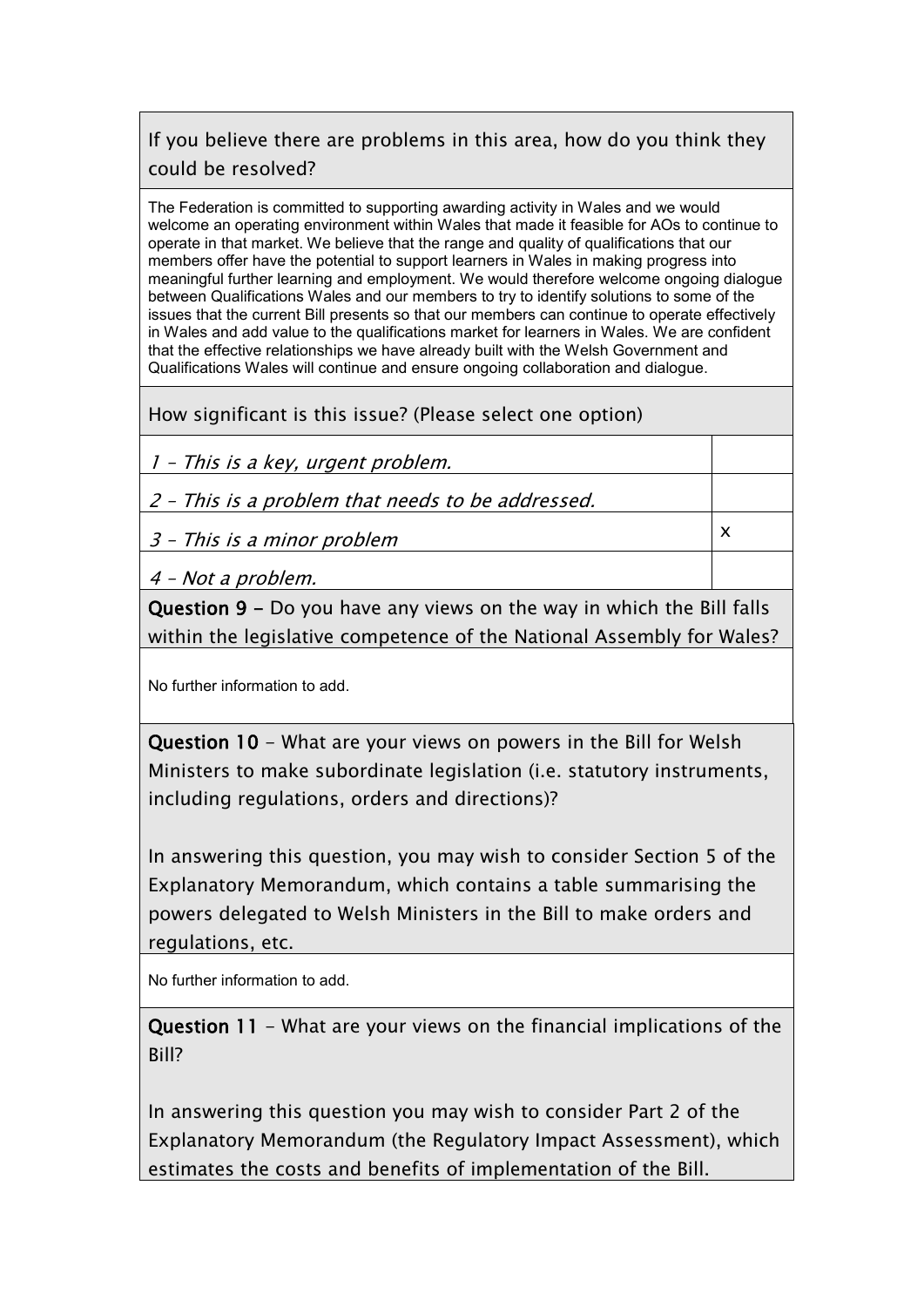No further information to add.

## Question 12 - Are there any other comments you wish to make about specific sections of the Bill?

The Federation would like to make the following additional comments:

- 1. As Qualifications Wales takes shape and assumes its role as an independent regulator for Wales, the Federation would value the opportunity to continue to work closely with representatives of Qualifications Wales to discuss how any planned activities and requirements may impact on awarding bodies and to support Qualification Wales in any activities that help AOs to understand what is required of them. We would also like to support Qualifications Wales to continue to promote the benefits VQs in the future and in publicly recognising the benefits of VQs.
- 2. The remit of Qualifications Wales in relation to apprenticeships in the future is not clear from the Bill or the Explanatory Memorandum. Apprenticeships are an important progression route for young people which offer valuable learning, work opportunities and qualifications as the basis for future careers. Apprenticeships in England are undergoing significant change as a result of the implementation of the Richard Review recommendation. These changes have impacted on the future role that the regulator in England will have in relation to apprenticeships. It is not yet clear whether apprenticeships in Wales will continue to operate in line with the current operational model or if they too will undergo review and subsequent change. The Federation believes that the inclusion of qualifications in apprenticeships is a feature that should be maintained as it ensures that the apprentice has the opportunity to achieve regulated, quality assured and portable recognition of achievement to the required standard which can be used to evidence to employers and other stakeholders that they have reached the required standard. We would welcome the retention of qualifications with Welsh apprenticeships in the future.
- 3. The Federation would wish to see continued attempts at collaborative working between the 4 country regulators, particularly between Qualifications Wales and Ofqual. We recognise that this requires the other regulators to commit to such an approach and that there may well be challenges in achieving this which are outside of Qualifications Wales' control. However, we are conscious that our members work across the 4 countries and the demands of different regulators can present a significant challenge for AOs. We would hope that where two or more UK regulators have the same requirements of AOs this could be handled in a streamlined way such as the approach to annual statements for compliance with the General Conditions of Recognition.
- 4. There is some concern that the requirement for Welsh version of qualifications will require slightly different versions of what is basically the same qualification (i.e. one version for Wales, another for England etc.). This could be confusing for learners, employers and other stakeholders, especially those outside of Wales or those near the border who may be presented with different versions of what appear otherwise to be the same qualification.
- 5. The Bill makes provision for Qualifications Wales to charge for some of its activity including initial recognition of AOs. As we stated in our 2013 response to the 'Our qualifications, our future' consultation, the Federation does not support this approach and does not feel it is appropriate for the regulatory function (a requirement to operate in Wales) to be chargeable to AOs. This function is a fundamental aspect of regulation and we believe it should be funded via the grant from the Welsh Government. Our primary concern is the impact this could have on our members, especially those who operate on a not for profit or charity basis and